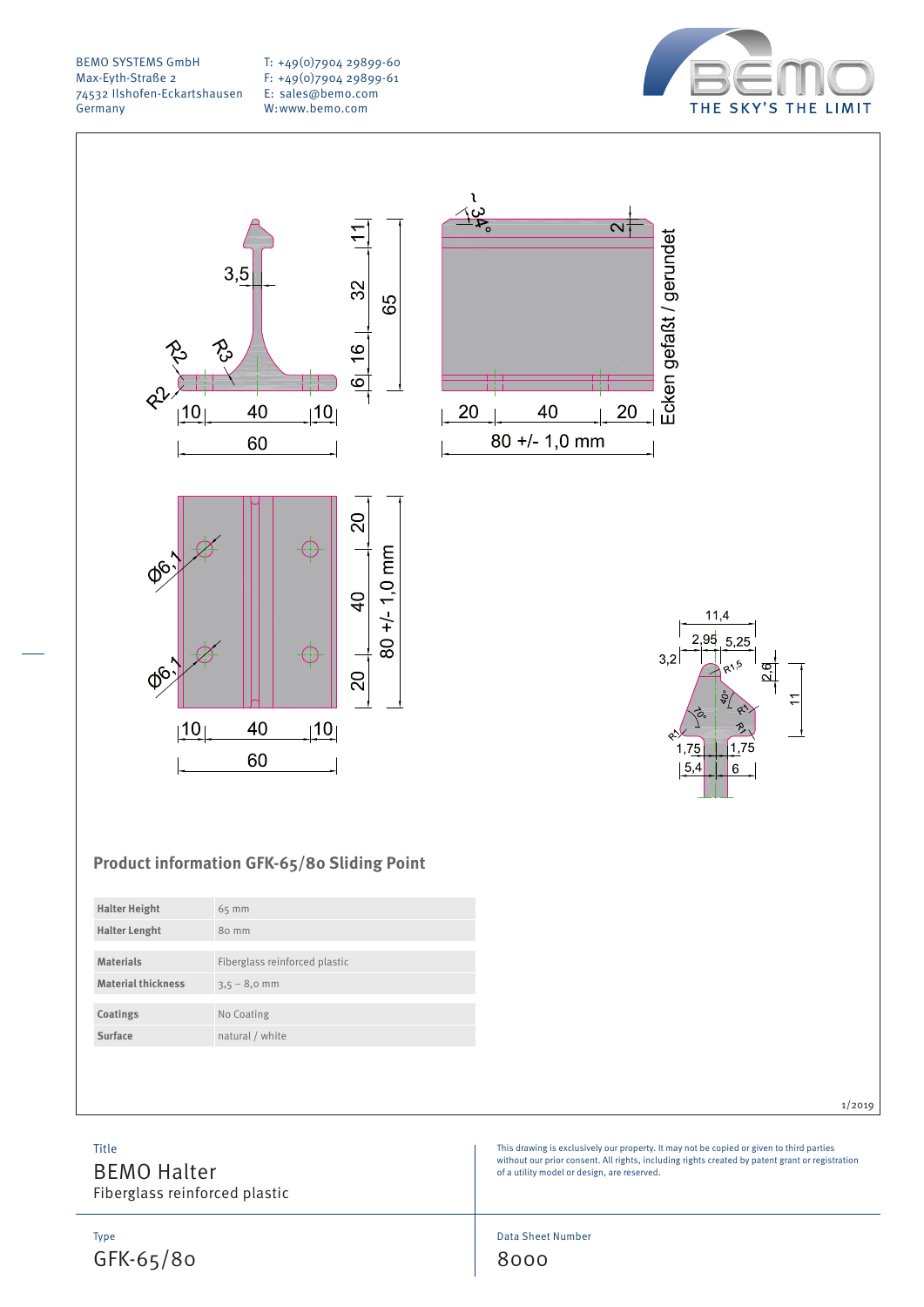T: +49(0)7904 29899-60 F: +49(0)7904 29899-61 E: sales@bemo.com W:www.bemo.com





### **Product information GFK-85/80 Sliding Point**

| <b>Halter Height</b>      | 85 mm                         |
|---------------------------|-------------------------------|
| <b>Halter Lenght</b>      | 80 mm                         |
|                           |                               |
| <b>Materials</b>          | Fiberglass reinforced plastic |
| <b>Material thickness</b> | $3,5 - 8,0$ mm                |
|                           |                               |
| Coatings                  | No Coating                    |
| Surface                   | natural / white               |
|                           |                               |

#### 1/2019

This drawing is exclusively our property. It may not be copied or given to third parties without our prior consent. All rights, including rights created by patent grant or registration of a utility model or design, are reserved.

Title

BEMO Halter Fiberglass reinforced plastic

Type GFK-85/80 Data Sheet Number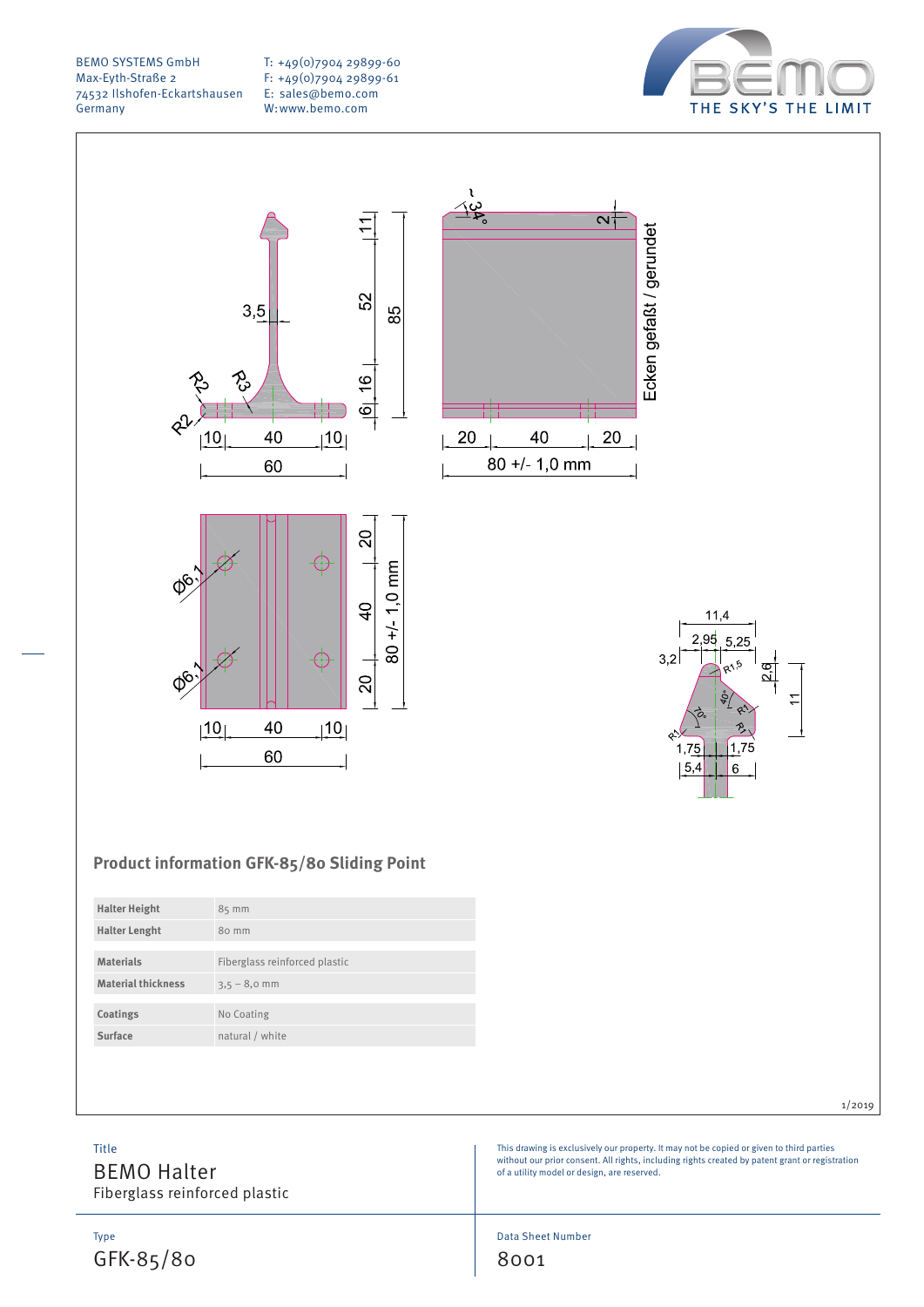T: +49(0)7904 29899-60 F: +49(0)7904 29899-61 E: sales@bemo.com W:www.bemo.com



Ecken gefaßt / gerundet



### **Product information GFK-125/80 Sliding Point**

| <b>Halter Height</b>      | 125 mm                        |
|---------------------------|-------------------------------|
| <b>Halter Lenght</b>      | 80 mm                         |
|                           |                               |
| <b>Materials</b>          | Fiberglass reinforced plastic |
| <b>Material thickness</b> | $3,5 - 8,0$ mm                |
|                           |                               |
| Coatings                  | No Coating                    |
| Surface                   | natural / white               |
|                           |                               |

#### 1/2019

This drawing is exclusively our property. It may not be copied or given to third parties without our prior consent. All rights, including rights created by patent grant or registration of a utility model or design, are reserved.

 $11.4$ 

 $2.95$ 5  $2<sup>5</sup>$ 

1,75

 $|5,4$ 

6

 $3.2$ 

BEMO Halter Fiberglass reinforced plastic

Type GFK-125/80

Title

Data Sheet Number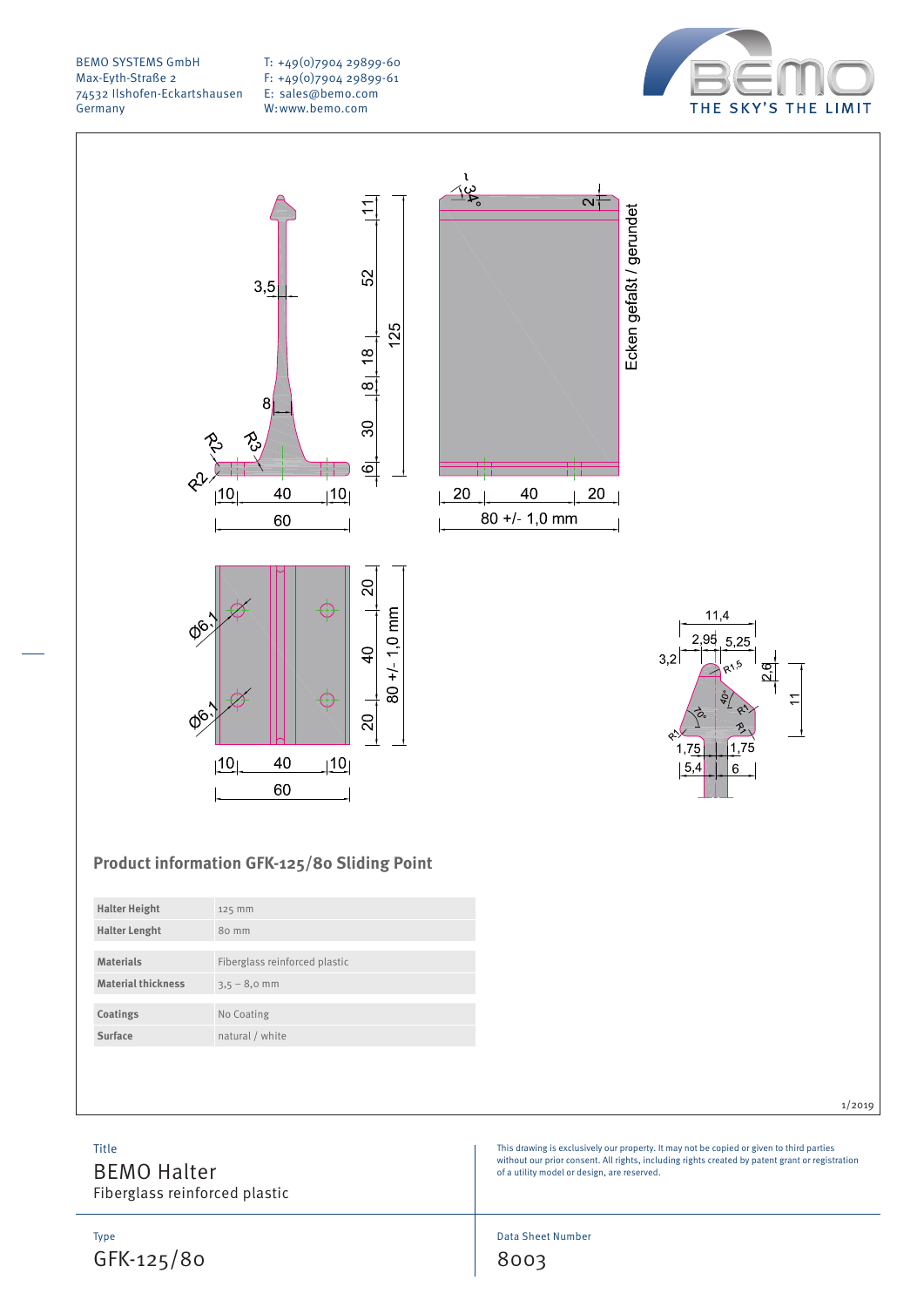T: +49(0)7904 29899-60 F: +49(0)7904 29899-61 E: sales@bemo.com W:www.bemo.com



 $\alpha$ 

20

Ecken gefaßt / gerundet



# $11.4$  $2.95$  $5.25$  $3.2$ 1,75  $|5,4$ 6

### **Product information GFK-165/80 Sliding Point**

| $165$ mm                      |
|-------------------------------|
| 80 mm                         |
|                               |
| Fiberglass reinforced plastic |
| $3,5 - 8,0$ mm                |
|                               |
| No Coating                    |
| natural / white               |
|                               |

#### 1/2019

This drawing is exclusively our property. It may not be copied or given to third parties without our prior consent. All rights, including rights created by patent grant or registration of a utility model or design, are reserved.

## Title

BEMO Halter Fiberglass reinforced plastic

Type GFK-165/80 Data Sheet Number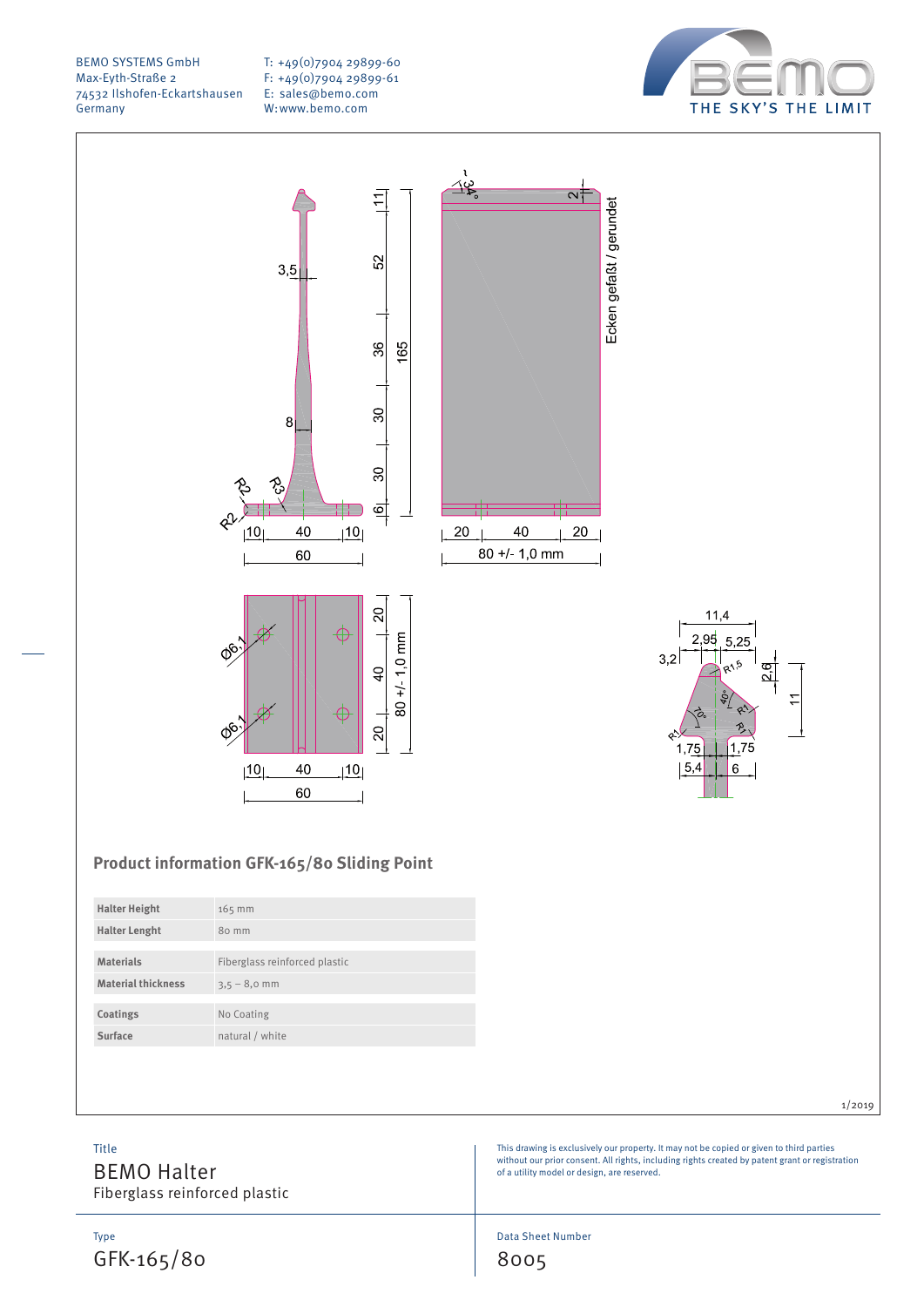T: +49(0)7904 29899-60 F: +49(0)7904 29899-61 E: sales@bemo.com W:www.bemo.com





### **Product information GFK-205/80 Sliding Point**

| <b>Halter Height</b>      | 205 mm                        |
|---------------------------|-------------------------------|
| <b>Halter Lenght</b>      | 80 mm                         |
|                           |                               |
| <b>Materials</b>          | Fiberglass reinforced plastic |
| <b>Material thickness</b> | $3,5 - 8,0$ mm                |
|                           |                               |
| Coatings                  | No Coating                    |
| Surface                   | natural / white               |

#### 1/2019

This drawing is exclusively our property. It may not be copied or given to third parties without our prior consent. All rights, including rights created by patent grant or registration of a utility model or design, are reserved.

 $11.4$ 

 $5.25$ 

6

 $2.95$ 

 $1,75$ 5.4

 $3.2$ 

BEMO Halter Fiberglass reinforced plastic

Type GFK-205/80

Title

Data Sheet Number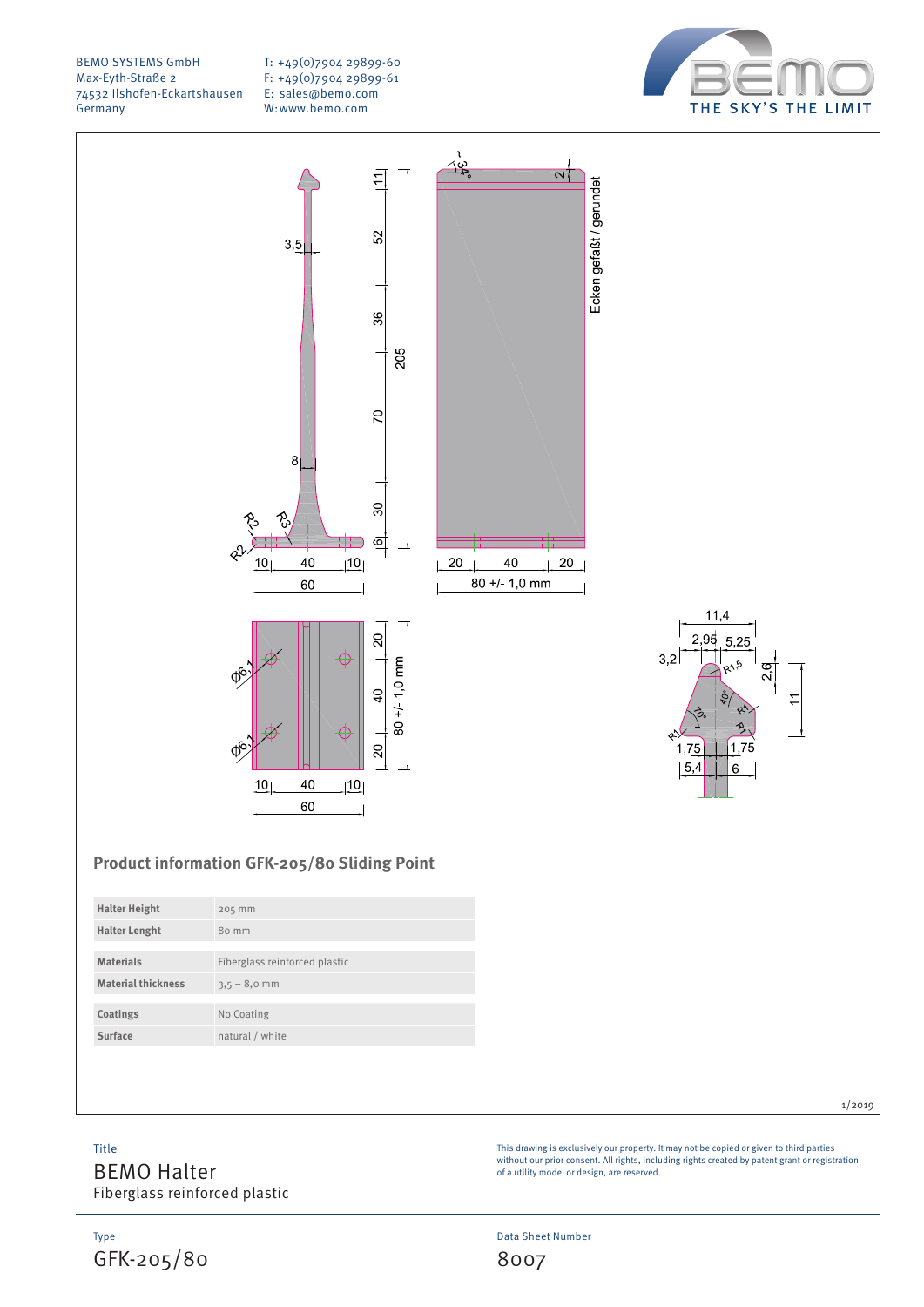T: +49(0)7904 29899-60 F: +49(0)7904 29899-61 E: sales@bemo.com W:www.bemo.com



Ecken gefaßt / gerundet

 $20$ 





### **Product information GFK-225/80 Sliding Point**

#### 1/2019

This drawing is exclusively our property. It may not be copied or given to third parties without our prior consent. All rights, including rights created by patent grant or registration of a utility model or design, are reserved.

BEMO Halter

Fiberglass reinforced plastic

Type GFK-225/80

Title

Data Sheet Number